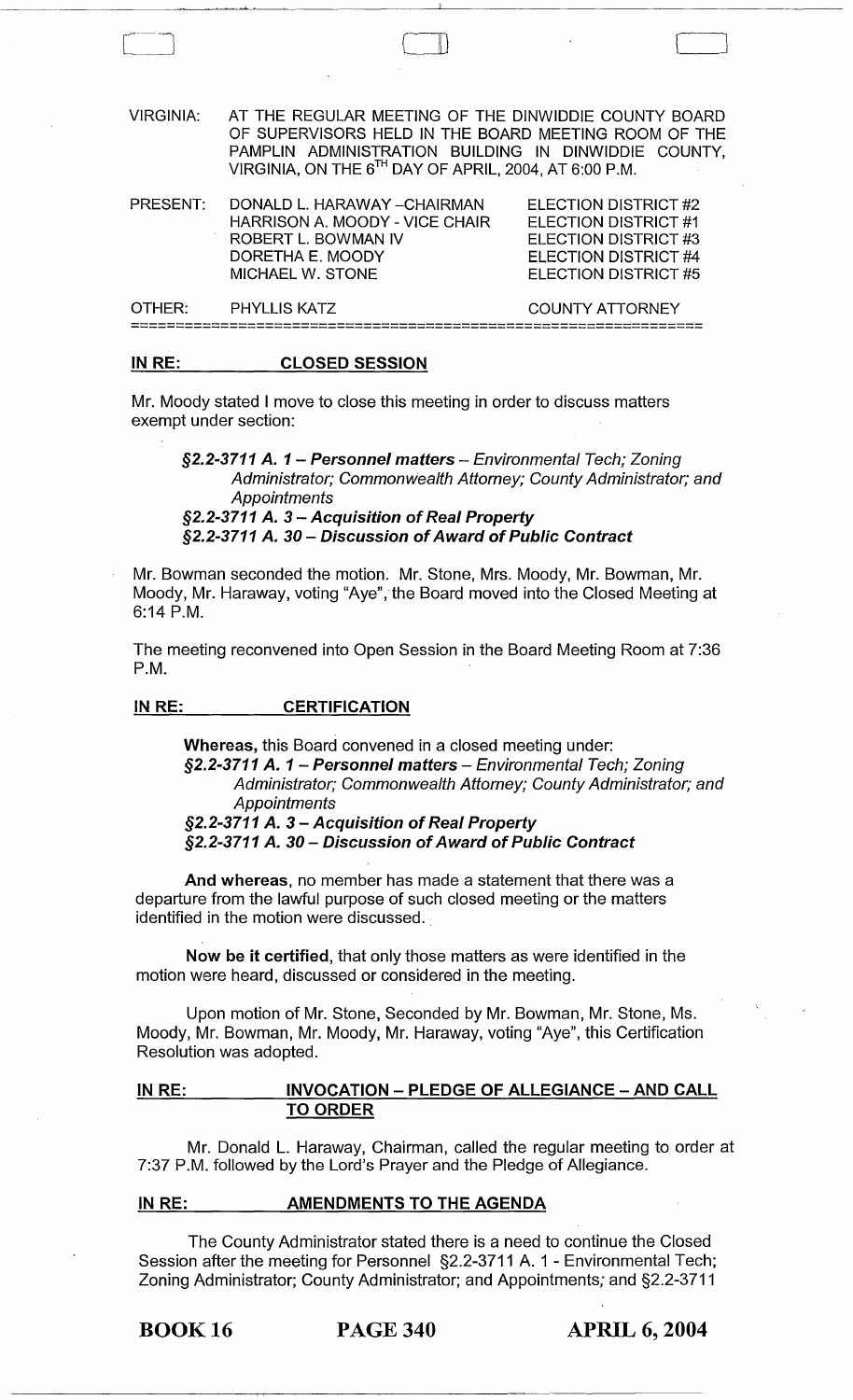A. 3 - Acquisition of Real Property; add Proclamation declaring April as Child Abuse Prevention Month under the Consent Agenda; add Lawn Maintenance Contract under County Administrator Comments; and remove the Resolution for Marguerita Ragsdale.

Upon motion of Mr. Moody, Seconded by Mr. Bowman, Ms. Moody, Mr. Stone, Mr. Bowman, Mr. Moody, Mr. Haraway voting "Aye", the above amendment(s) were approved.

#### IN RE: \_\_\_\_\_\_\_\_\_\_\_\_ MINUTES

Upon motion of Mr. Bowman, Seconded by Mr. Stone, Mr. Stone, Ms. Moody, Mr. Bowman, Mr. Moody, Mr. Haraway voting "Aye",

BE IT RESOLVED by the Board of Supervisors of Dinwiddie County, Virginia that the minutes of the March 16, 2004 Regular Meeting, March 23, 2004 Continuation Meeting, and the March 30, 2004 Continuation Meeting are approved in their entirety.

# INRE: CLAIMS

Upon motion of Mr. Bowman, Seconded by Mr. Stone, Mr. Stone, Ms. Moody, Mr. Bowman, Mr. Moody, Mr. Haraway voting "Aye",

BE IT RESOLVED by the Board of Supervisors of Dinwiddie County, Virginia that the following claims are approved and funds appropriated for same using checks numbered 1038959 through 1039196 (void check(s) numbered 1038958, 1039034 through 1039050)

# Accounts Payable:

|                              | \$279,989.16         |
|------------------------------|----------------------|
| (103) Jail Commission        | \$                   |
| (209) Litter Control         | \$                   |
| (222) E911 Fund              | \$<br>3,619.90       |
| (225) Courthouse Maintenance | \$<br>3,475.90       |
| (226) Law Library            | \$                   |
| (228) Fire Programs & EMS    | \$<br>1,152.22       |
| (304) CDBG Grant Fund        | \$<br>179.45         |
| (401) County Debt Service    | \$<br>13,746.00      |
| <b>TOTAL</b>                 | \$302,162.63         |
|                              |                      |
| <b>PAYROLL 03/31/04</b>      |                      |
| (101) General Fund           | \$433,344.31         |
| (222) E911 Fund              | \$<br>3.542.52       |
| (229) Forfeited Asset        |                      |
| (304) CDBG Fund              | \$<br>\$<br>7,522.71 |

#### IN RE: COMMUNICATIONS EQUIPMENT REQUISITION #3 DINWIDDIE COUNTY IDA PUBLIC FACILITIES LEASE REVENUE NOTE SERIES 2003

The following invoice from Watson Furniture Group, for expenses from the Dinwiddie County IDA Public Facilities Lease Revenue Note Series 2003 was submitted for Payment:

| <b>Fusion Cavity Shelf</b>  | \$30,440.00 |
|-----------------------------|-------------|
| Rotating Resource w/Grommet | 1,444.00    |

BOOK 16 PAGE 341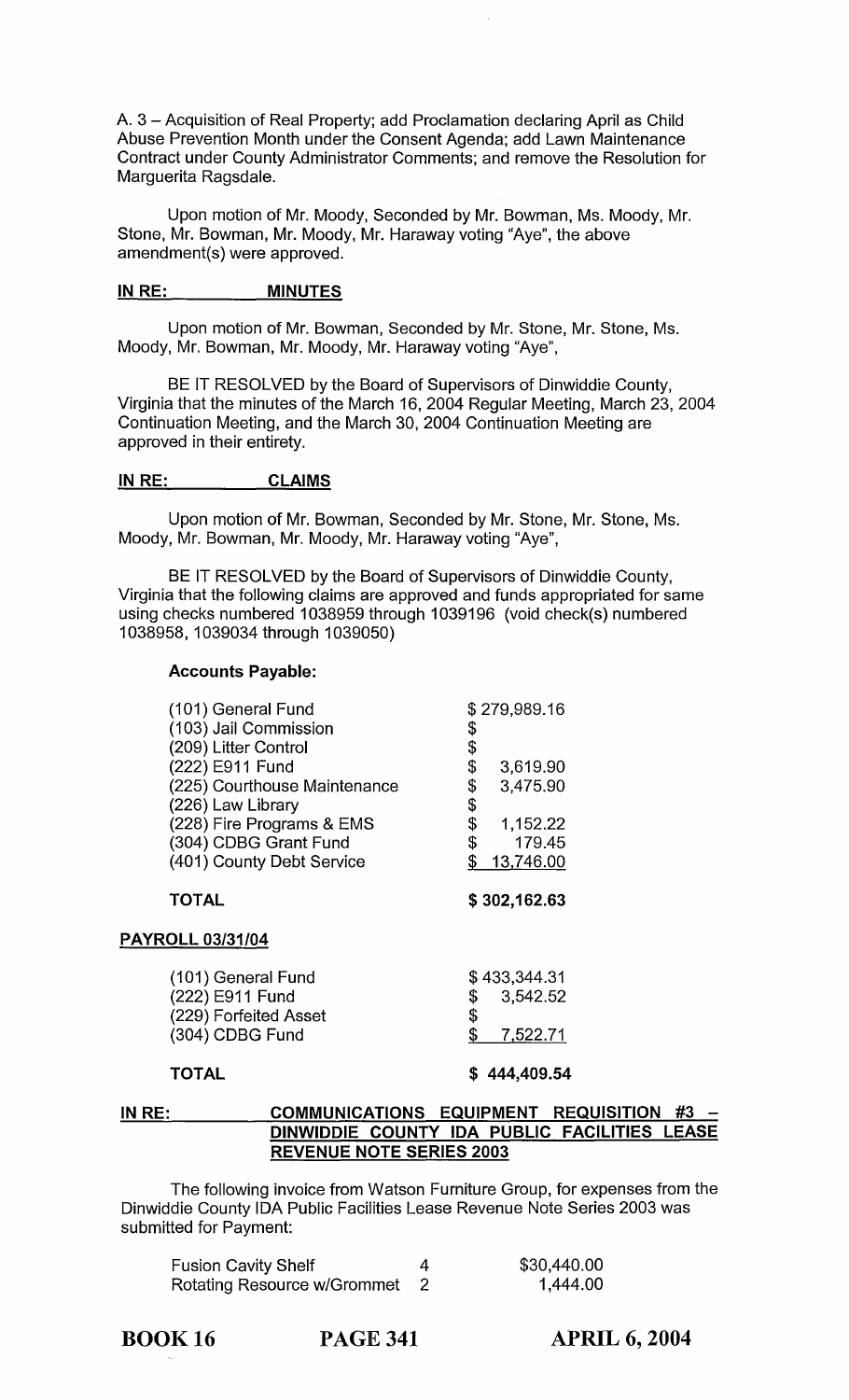| Dispatch Chairs  |  |
|------------------|--|
| Installation     |  |
| Freight          |  |
| <b>TOTAL DUE</b> |  |

! J.

|   | \$44,847.00 |
|---|-------------|
|   | 3,050.00    |
|   | 5,833.00    |
| 4 | 4,080.00    |

Upon motion of Mr. Bowman, Seconded by Mr. Stone, Mr. Stone, Ms. Moody, Mr. Bowman, Mr. Moody, Mr. Haraway voting "Aye",

BE IT RESOLVED by the Board of Supervisors of Dinwiddie County, Virginia that Requisition Number #3 in the amount of \$44,847.00 be approved and funds appropriated for expenses from the Dinwiddie County IDA Public Facilities Lease Revenue Note Series 2003.

#### IN RE: PROCLAMATION DECLARING APRIL 2004 CHILD ABUSE PREVENTION MONTH

Upon motion of Mr. Bowman, Seconded by Mr. Stone, Mr. Stone, Ms. Moody, Mr. Bowman, Mr. Moody, Mr. Haraway voting "Aye", the following Proclamation was adopted.

By virtue of the authority vested in the Dinwiddie County Board Supervisors, we hereby proclaim the month of April as Child Abuse Prevention Month in Dinwiddie County.

Whereas, every child in our great Commonwealth is a precious gift, full of promise and potential; and

Whereas, the prevention of child abuse and neglect is crucial to the preservation of the health and well-being of Virginia's families and can be accomplished by providing support and information to families as well as through increased community awareness; and

Whereas, all children learn from role models at home, at their place of worship, at school, and their communities  $-$  and all children benefit from the love and leadership displayed by caring and responsible adults; and

Whereas, children are our most precious resource and we are committed to keeping the children of this great Commonwealth safe, healthy, and happy; and

NOW THEREFORE BE IT RESOLVED that the Board of Supervisors of Dinwiddie County, Virginia do hereby recognize April 2004 as Child Abuse Prevention Month and call this observance to the attention of all our citizens.

# IN RE: RESOLUTION - GILBERT WOOD





# of the BOARD OF SUPERVISORS of DINWIDDIE COUNTY, VIRGINIA

# APRIL 6, 2004

# IN RECOGNITION OF

BOOK 16 PAGE 341 APRIL 6, 2004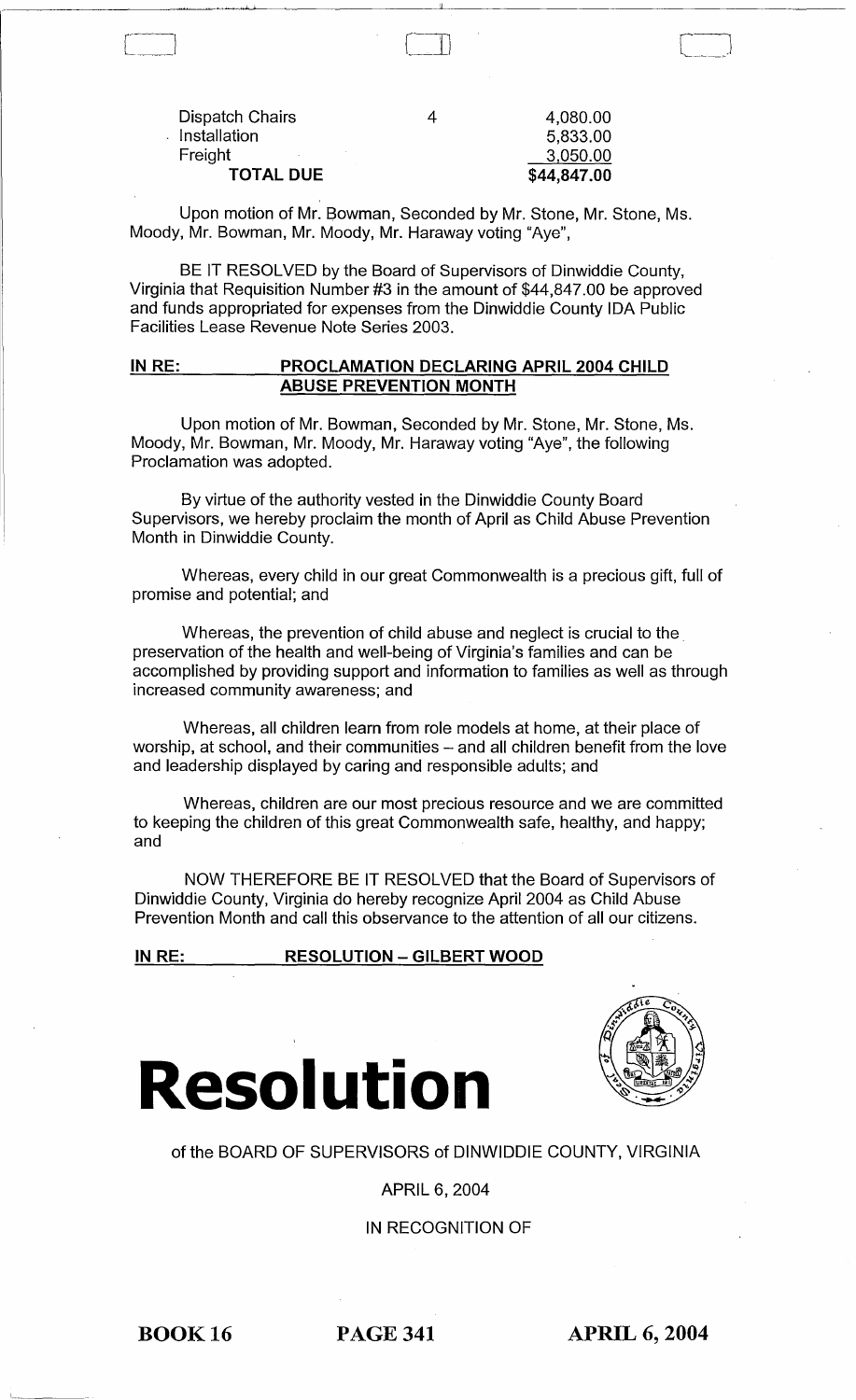# **GILBERT WOOD**

**WHEREAS,** Mr. Gilbert Wood has served on the Board of Zoning Appeals, with distinction and integrity from December 1979, until April 2004; and

**WHEREAS, the Board of Supervisors on this 6<sup>th</sup> day of April 2004 is** desirous of acknowledging these qualities and further to express its appreciation for this work on behalf of the County;

**NOW, THEREFORE BE IT RESOLVED,** that the Board of Supervisors of Dinwiddie County, Virginia, hereby commends Mr. Gilbert Wood for his contributions and devoted service to the County of Dinwiddie; and

**BE IT FURTHER RESOLVED,** by the Board of Supervisors of Dinwiddie County, Virginia, that this resolution be presented to Mr. Gilbert Wood, and a copy spread upon the minutes of this meeting.

Upon motion of Mr. Moody, Seconded by Mr. Bowman, Mr. Stone, Ms. Moody, Mr. Bowman, Mr. Moody, Mr. Haraway voting "Aye", the above resolution was adopted.

### **INRE: STATEMENT PRIOR TO PUBLIC HEARING**

Mr. William C. Scheid, Planning Director, came forward and made the following statement prior to the Public Hearings.

"As previously requested by the Board of Supervisors, Draft copies of the Planning Commission Meeting minutes have been made available to the public prior to this meeting as well as copies on the table at the rear of this meeting room. The purpose of doing so is to expedite the hearing process without compromising the publics' access to pertinent information. It is noted that the Board has been given various information on all of the hearing(s) to include, the application, zoning map, adjacent property owner list, locational map(s), proffers (if applicable), soils data, comprehensive land use maps and references, etc. With this information noted, I will proceed with the case(s)."

# **INRE: PUBLIC HEARING - C-03-3- CONDITIONAL USE PERMIT REQUEST BY BARRY RESNICK ON BEHALF OF BARLES PARTNERSHIP TO ESTABLISH A RECREATIONAL MINING OPERATION**

This being the time and place as advertised in the Monitor on March 24, 2004 and March 31, 2004, for the Board of Supervisors of Dinwiddie County, Virginia to conduct a Public Hearing to solicit public comment on the following matter:

Mr. William C. Scheid, Planning Director, came forward and read the following excerpt.

# **Planning Summary Report**

| File:           | $C-03-3$                                       |
|-----------------|------------------------------------------------|
| Applicant:      | Barry Resnick on behalf of Barles Partnership  |
| Address:        | 4011 Harpers Road, McKenney, VA 23872          |
| Acreage:        | 272.8 acres [a 20 acre portion thereof]        |
| Tax Map/Parcel: | 64(1)1 & 64(1)3 [15 & 5 acre portions thereof] |
| Zoning:         | Agricultural, general A-2                      |

BOOK 16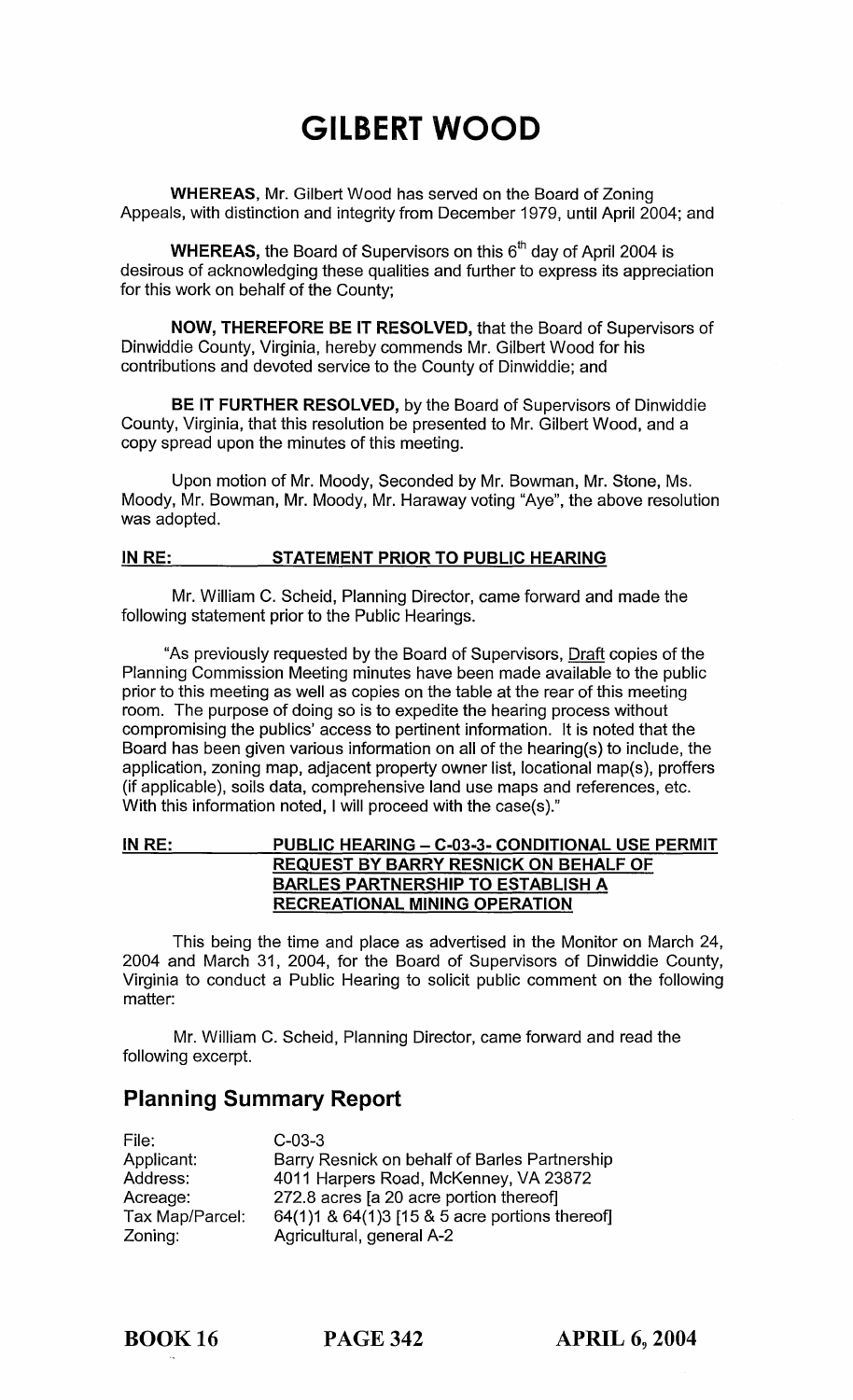The Planning Commission held it's first meeting on this request on October 15, 2003. As a result of this meeting, the Planning Commission decided to form a Recreational Mining Committee to review all of the information and make a report for the Planning Commission to assist them in rendering a recommendation to the Board of Supervisors. The Committee was composed of citizens and Planning Commission members. Many meetings were held by the Committee to include: a visit to the Morefield Gem Mine in Amelia County; a visit to Raleigh, N.C. to view a rock crusher and blasting; a visit to the Resnick site; and numerous meetings at the Pamplin Administration Building working out the language for the conditional use permit if it is to be issued by the Board of Supervisors. The Planning Commissioners discussed amongst themselves the materials presented by the Committee and formulated a final set of conditions. Upon concluding their discussions, the Planning Commission recommended on a 5-0-2 vote (Mr. Stone and Dr. Moore abstaining since they are new members of the Planning Commission and have not been involved in this case) approval of the conditional use permit with the conditions noted below.

 $\begin{pmatrix} 1 & 1 \\ 1 & 1 \end{pmatrix}$ 

<u>.</u>

1. The use of the property is for recreational and educational mining with associated activities;

2. The preliminary sketch of the property prepared by Townes Site Engineering, dated January 12, 2004, entitled Resnick Mine Schematic that was submitted to the County becomes part of the CUP. The sketch locates such things as: access to the property; existing structures; proposed structures; proposed interior roads and any parking areas; delineation of the pit area; delineation of the area for customer access associated with the sluicing/store operation; overburden storage from the pit, etc.;

3. The use permit limits the materials to be marketed to gems and minerals. Crushed stone, sand, overburden and large boulders are prohibited from leaving the property for comm'ercial use. Gems and/or minerals may leave the property for commercial purposes but may not leave the property in a vehicle greater in size than a one (1) Ton Pickup truck;

4. The five (5) acre portion of the property located toward the front is dedicated to public access for activities associated with rock (gem and mineral) collecting. The existing home may be converted to a store selling gem and mineral articles produced from the site. The hours of operation for this area shall be restricted to daylight hours;

5. The fifteen (15) acre tract is where the open pit mining operation is to occur. In addition to any conditions imposed by State and Federal regulations, the following shall be adhered to:

The depth of the pit shall not exceed sixty (60) feet as measured from the initial ground elevation above the point at the bottom of the pit;

Blasting shall be in a grid pattern not to exceed 30'x 30'x10'(depth) with a maximum of twenty (20) holes per single blasting to the grid with each hole not exceeding the equivalent of one-half (1/2) stick of dynamite. The area will be covered with heavy mat and earth. The explosion shall be time delayed (not occurring at the same time). The blasting shall be limited to the hours between sunrise and sunset, Monday through Friday, excluding State and Federal holidays. Blasting will be limited to one (1) week per quarter of the calendar year except in the case of "pop shot" blasting which may occur between the hours of sunrise and sunset, Monday through Friday, except on State and Federal holidays. A "pop shot" blast shall refer to a grouping of closely spaced drilled holes in rock measuring 1-1/2" in diameter and not exceeding a depth of 5' per hole containing an explosive the equivalent of no more than one half (1/2) stick of dynamite with the total amount of explosive per "pop blast" not exceeding the equivalent of two (2) sticks of dynamite, The purpose of the "pop blast" is to provide a concise extraction and manageable volume of minerals to process;

BOOK 16 PAGE 342 **APRIL 6, 2004**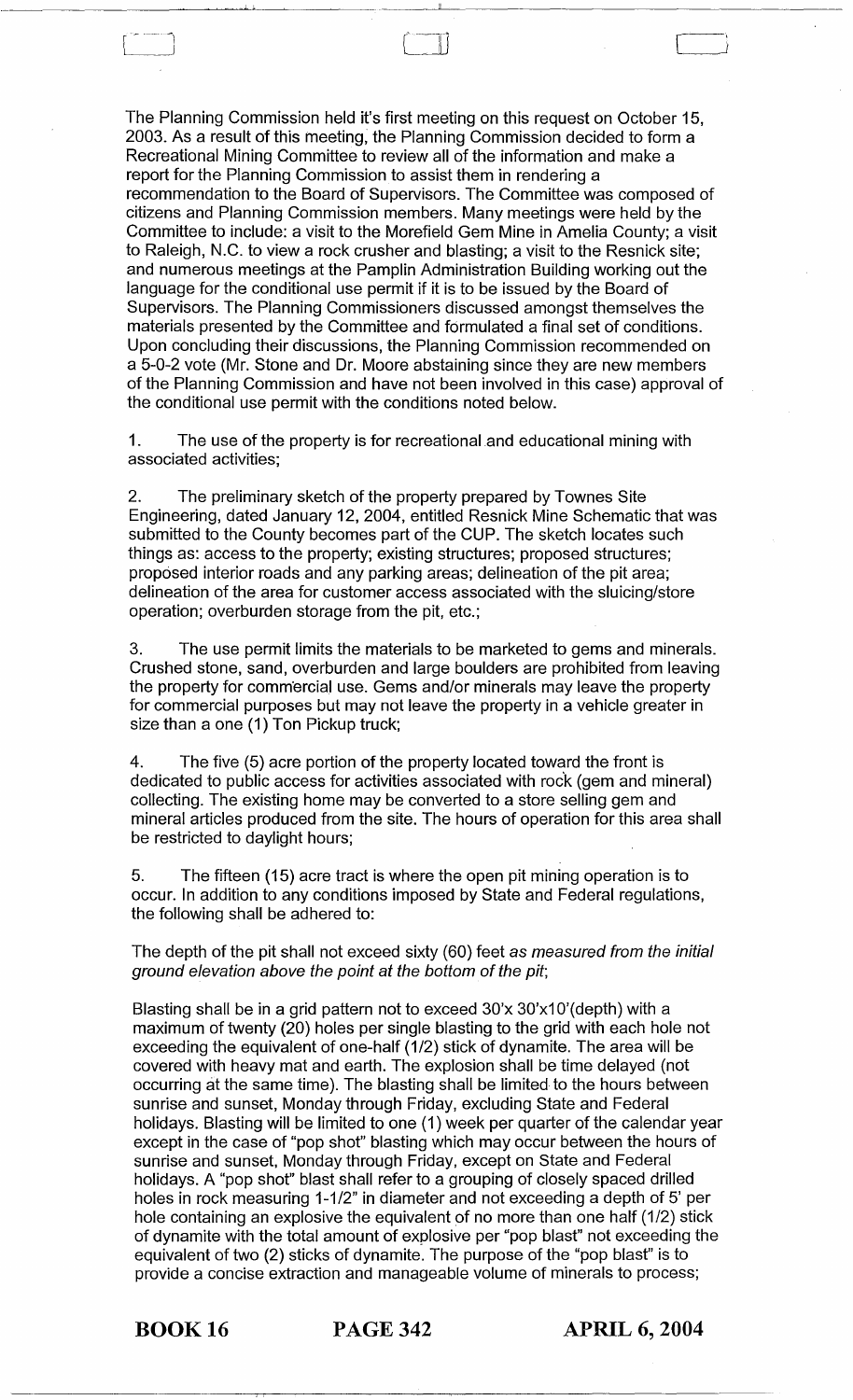All adjacent property owners shall be given a minimum notice of one (1) week prior to the date that blasting is scheduled. This does not include a 'pop shot' blast;

During the initial blasting, the applicant shall coordinate his activities with Mr. Denny d'Alelio, owner of the Harper House, such that Mr. d'Alelio can secure the services of an expert to monitor the blasting and any effects it may have on the historic home. Mr. Barry Resnick shall reimburse Mr. d'Alelio up to \$350.00 of the costs associated with this expert;

If a jaw crusher is needed, it shall be limited to a maximum size of  $26" \times 40"$ . Crushing operations shall be restricted to one week per quarter of the calendar year and shall run concurrent with the week of blasting. The crushing operation will be conducted between sunrise and sunset, Monday through Friday, excluding State and Federal holidays. In order to control dust, the crusher shall use a water suppression system;

No secondary breakage will be allowed except by the jaw crusher; and

Upon reaching a depth of ten (10) feet, the pit area shall be secured by a woven wire, five (5) feet in height, with a strand of barbed wire on top to preclude anyone from venturing too close to the pit;

6. Any areas on the subject property in which public access is permitted and which is in close proximity to an adjacent property owner shall have a woven wire fence, five (5) feet in height, with a strand of barbed wire on top erected near the property line to inhibit trespassing; and

7. All Federal and State permits must be obtained and filed with the Planning Department prior to the mining operation commencing.

(NOTE: After the Planning Commission vote, Mr. d'Alelio voiced concerns to me about his well water and the possible effect the recreational mining operation would have on it. This concern was mentioned to Mr. Resnick. Mr. Resnick stated that he would attempt to develop a reasonable condition to be added to the above conditions but needed the assistance of the Planning staff. Such a condition was developed with Mr. Resnick on March  $30<sup>th</sup>$ . It is suggested that the following be added as a condition.

8. Due to the proximity of Mr. d'Alelio's potable water deep well, Mr. Resnick shall make all reasonable attempts to coordinate with Mr. d'Alelio to establish the depth, quality and flow of water from the existing deep well. In the event the quality and/or flow of the water should decrease, Mr. Resnick shall investigate the cause of the problem. If Mr. d'Alelio wishes to participate in the investigation, he may do so. If it is determined that the well was adversely impacted by Mr. Resnick's mining operation, then Mr. Resnick shall be responsible for providing Mr. d'Alelio with a new well delivering an equal or greater quality and flow of potable water.

Since this is a zoning matter, he reminded the Board that the standard statement must be read prior to making a motion. In order to assist you in this matter, the statement was included in your report.

The applicant, Mr. Barry Resnick, 204 Windmere Drive, Colonial Heights, Virginia, stated he has been working on this project for 5 years and he felt it was a wonderful discovery for the County and he just wanted to be good neighbors. Recently, due to the significance of the historical value of Mr. Denny d'Alelio's house he had planted trees along his property line. Also, he had addressed the issue of the well on Mr. d'Alelio's property by adding the  $8<sup>th</sup>$  condition to the CUP.

Mr. Haraway opened the public hearing for C-03-3.

BOOK 16 PAGE 343 **APRIL 6, 2004**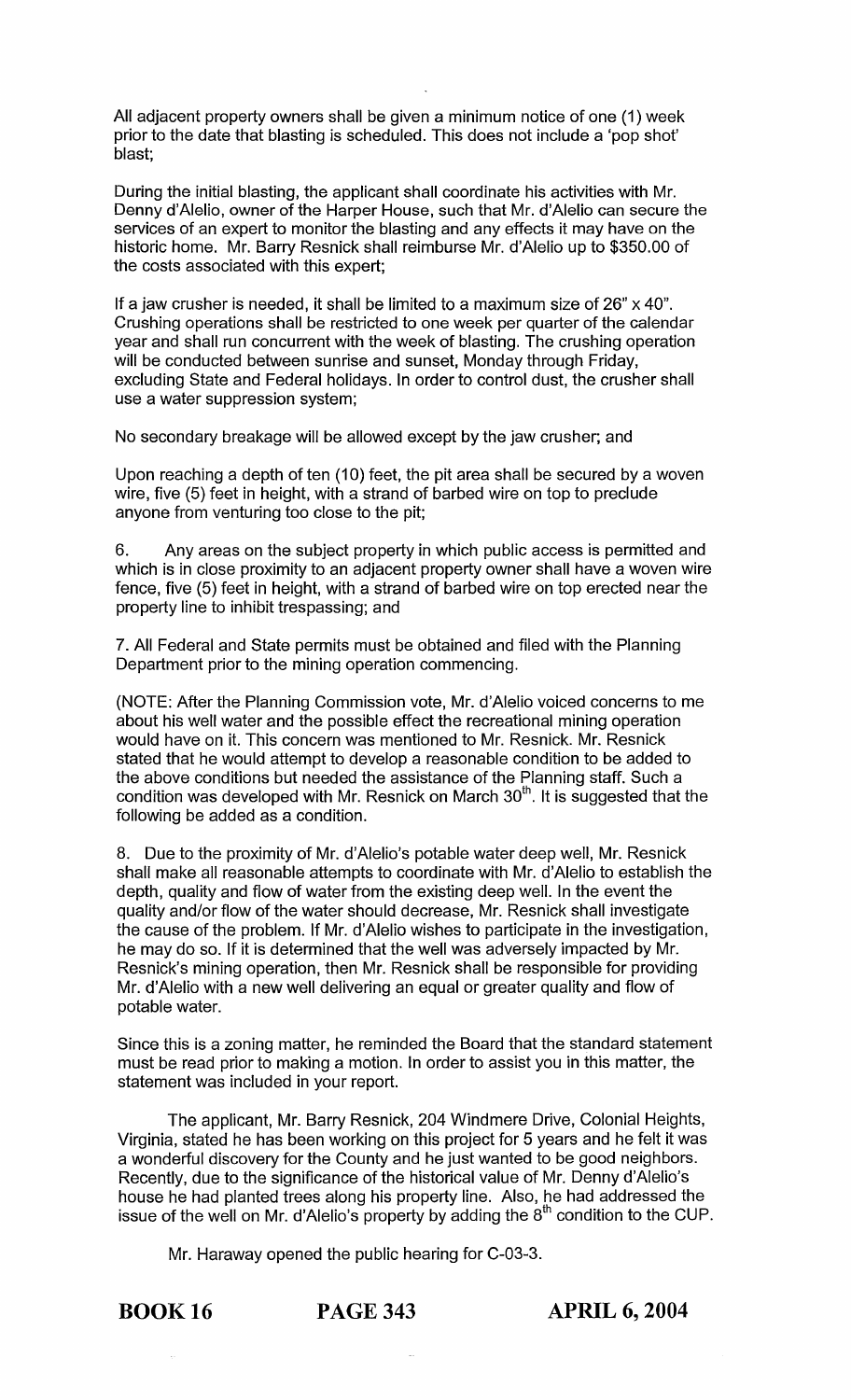The following persons spoke in opposition/support of the CUP:

 $\Box$ 

,j It

1) Mr. Denny d'Alelio, 4015 Harpers Road, stated that his property is adjacent to Mr. Resnick's farm and the proposed mining operation is located approximately 1,000' from his house. He read a prepared statement, which Mr. Scheid distributed to the Board. Mr. Stone asked Mr. d'Alelio if his house was on the market to be sold. Mr. d'Alelio replied it was and has been for 3 years but at this time there was no contract on it and if the CUP was approved he didn't feel it would ever be sold.

2) Mrs. Sylvia Chambers, 17517 Nash Road, Dinwiddie, Virginia commented she felt this would be a great educational asset to the County.

3) Mr. Michael W. Bratschi, 23500 Cutbank Road, McKenny, Virginia, stated the residents in the area did not want this and the Board should do the will of the people.

4) Ms. Diana Parker - 10700 Chalkley Road, Richmond, VA, stated that she was the Conservation Chair for the Falls of the James Group of the Virginia Chapter of the Sierra Club. She said she was asked by an adjacent property owner to come and speak for the Sierra Club on his behalf because he agrees with the Sierra Club that this is not a conditional use that is appropriate for the area. She said the neighbors do not want it and that DMME agrees that this is not recreational but commercial. She asked that the same type of consideration be given to this request as was given to the Tidewater request.

5) Mrs. Lena Byrd - 20803 Old Beaver Pond Road, stated she and her husband supported this request.

6) Ms. Jean Klarman - 4102 Harpers Road, McKenny, Virginia commented she and her husband moved to the County for the peace and tranquility it provided and she was opposed to the request. She also stated she was concerned about the wells, road safety, and their health if this CUP is approved.

7) Mr. Fred Klarman - 4102 Harpers Road, McKenny, Virginia - said he did not object to the recreational mining but was opposed to any commercial mining.

8) Mr. Charles Wulf - 3509 Harpers Road, McKenny, Virginia - opposed the CUP request because he felt it was a backdoor attempt of Mr. Resnick to get a commercial mining permit.

9) Ms. Gloria Pride - 11718 Duncan Road, Petersburg, Virginia commented her brother, Mr. Gilliam, owned property adjacent to Mr. Resnick and she was here to speak in support of the request. Both; Mr. d'Alelio's home and the recreational mining would be wonderful tourist attractions in the county.

10) Geri Barefoot - 7411 Frontage Road, Petersburg, Virginia - stated she could not see how the Board could allow this CUP without having an impact study done. The Board passed an ordinance that required the applicant to pay to have the studies done and she felt it was warranted in this case. She stated that as far as DMME is concerned, there is no difference between a recreational mining operation and a regular mining facility and there needed to be a plan of operation, environmental study, and a study on the impact of the historical buildings, etc. She said these citizens deserve the same type of consideration that the Tidewater proposal generated. The Board should not require anything less of this applicant.

11) Mrs. Eva Bratschi - 23500 Cutbank Road, McKenny, Virginia - stated how would the mining affect the wells, foundation of the houses, and environment if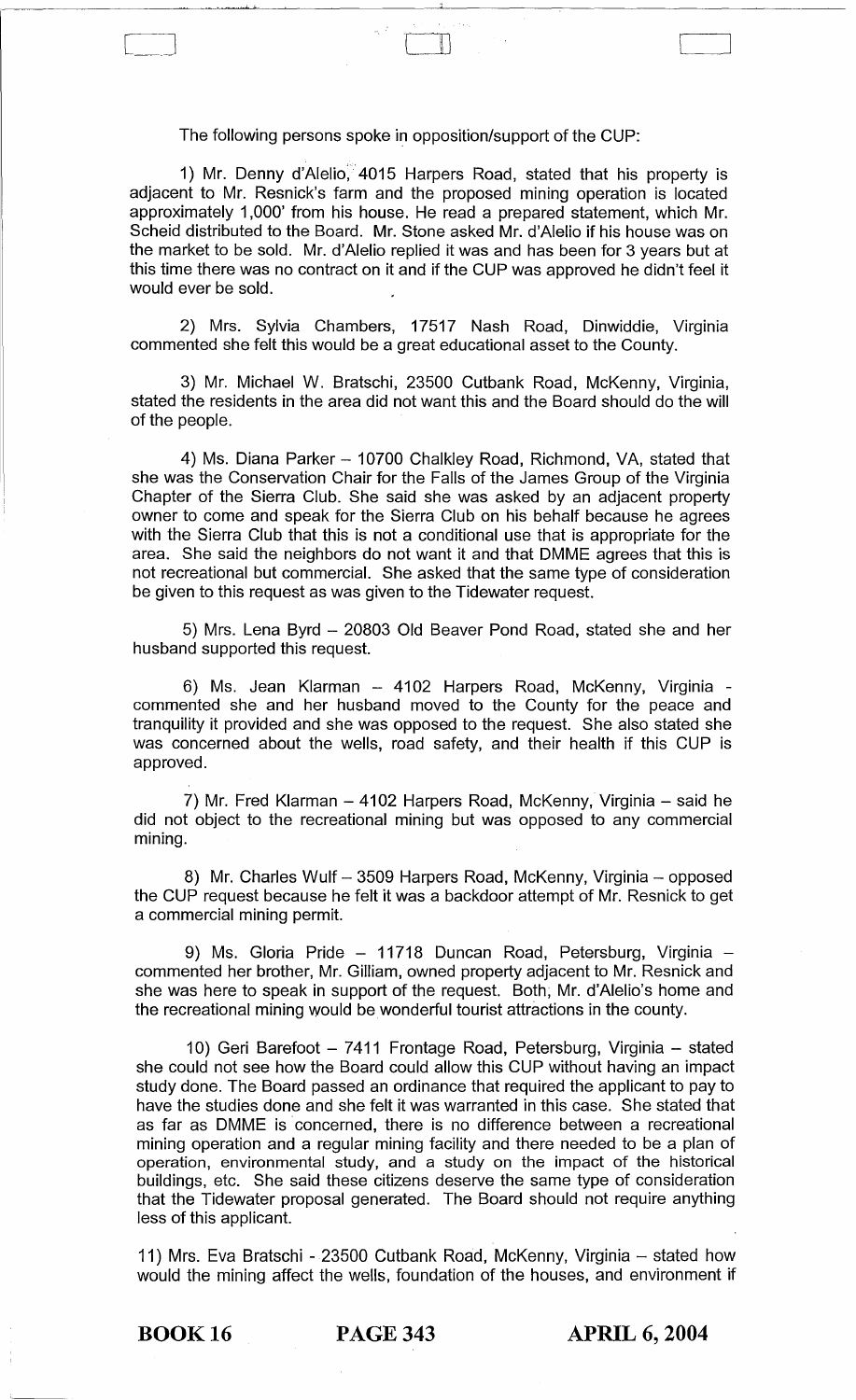the studies were not done. She felt the impact studies should be done before the CUP is approved.

12) Mr. Ed Aguirre, certified gemologist - 715 Tucker Street, Raleigh North Carolina - commented he had spoken with Mike Golf and Ray Jenkins with the Department of Minerals and Mines regarding the requirements for the permit. However, they did not want to proceed with filing for the permits until the CUP has been approved because of the expense involved. Continuing, he described the gems, which might be found in the pits and the process for retrieving them. He pointed out that a fence would surround the sluicing area for protection. A mining permit will have to be acquired and OSHA guidelines have to be followed. He said there would be security fences to protect animals from roaming in the area too.

Mr. Bowman asked several questions relating to why the rocks needed to be crushed after the blasting; would all the gems extracted be put in the sluicing area; how the public retrieved the gems; where the sluicing area would be located and would all the gems be given to the public.

Mr. Haraway closed the public hearing.

Mr. Roger Fuller owner of Eaton's Jewelers stated he has worked with Mr. Resnick setting some gems and felt this would be a great educational experience for the kids in the County to be able to discover gems in their natural environment.

Mr. Stone commented he is on the Planning Commission but he did not participate in any of the meetings or serve on the committee. However, he sent a one-page letter to the residents in his District and received 17 responses from that contact resulting in 2  $\frac{1}{2}$  ratio who were opposed  $-$  to 1 who supported the CUP. Therefore, he could not vote to approve this request.

Mr. Bowman stated the County passed an ordinance, which required applicants to have impact studies done in cases like this one. He asked the Planning Director why this was not done? Mr. Scheid replied he was correct, there was an ordinance passed which gave the County the option to require an applicant pay to have impact studies done at the discretion of the Planning Department. However, in this case they did not deem it necessary.

Mr. Moody commented this is not commercial mining it is a recreational mining request and there is a magnitude of difference. The blasting is limited to one week per quarter and that equates to a month per year; but that is minimal compared to commercial mining. The use permit limits the materials to be marketed to gems and minerals that can leave the property to a one (1) Ton Pickup truckload. No crushed stone, sand, overburden and large boulders are allowed to leave the property for commercial use that would require dump trucks to haul away. He said the Planning Commission had done a good job with the research for this request and he felt it would be good for the County.

Ms. Moody stated she visited the site and felt it was very interesting and she supported the CUP request.

Mr. Haraway agreed with Ms. Moody and Mr. Moody. He commented he too supported this request.

Mr. Bowman stated the representative and citizens from this district are opposed to this request and he felt the Board should support them.

Mr. Moody stated be it resolved, that in order to assure compliance with Virginia Code Section 15.2-2286(A)(7) it is stated that the public purpose for which this Resolution is initiated is to fulfill the requirements of public necessity, convenience, general welfare and good zoning practice I move that conditional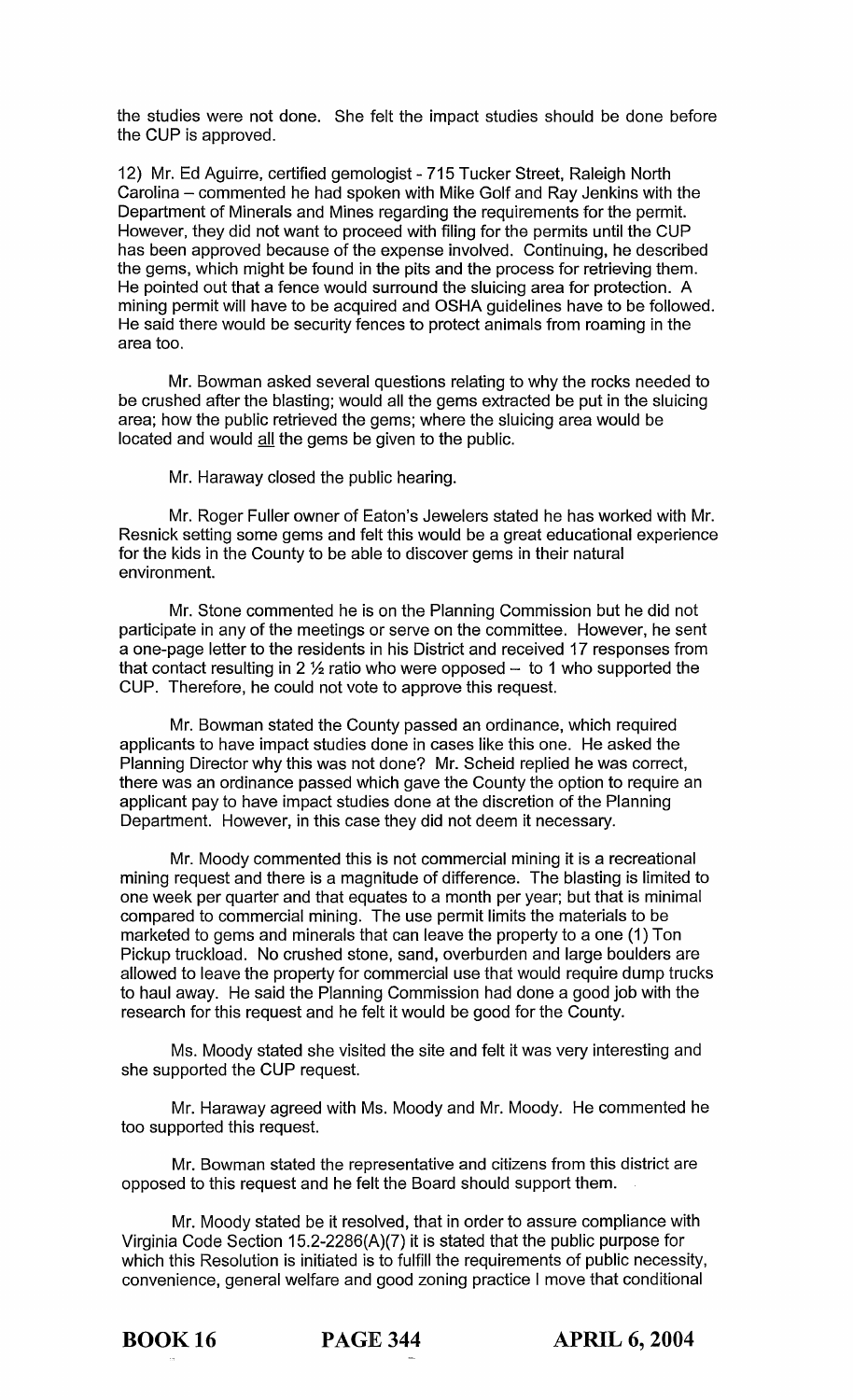use permit C-03-3 be approved, with the conditions recommended, by the Board of Supervisors.

السما

Ms. Moody seconded the motion. Ms. Moody, Mr. Moody, Mr. Haraway voting "Aye", Mr. Bowman, Mr. Stone voting "Nay", conditional use permit C-03-3 was approved, with the following conditions:

1. The use of the property is for recreational and educational mining with associated activities;

2. The preliminary sketch of the property prepared by Townes Site Engineering, dated January 12, 2004, entitled Resnick Mine Schematic that was submitted to the County becomes part of the CUP. The sketch locates such things as: access to the property; existing structures; proposed structures; proposed interior roads and any parking areas; delineation of the pit area; delineation of the area for customer access associated with the sluicing/store operation; overburden storage from the pit, etc.;

3. The use permit limits the materials to be marketed to gems and minerals. Crushed stone, sand, overburden and large boulders are prohibited from leaving the property for commercial use. Gems and/or minerals may leave the property for commercial purposes but may not leave the property in a vehicle greater in size than a one (1) Ton Pickup truck;

4. The five (5) acre portion of the property located toward the front is dedicated to public access for activities associated with rock (gem and mineral) collecting. The existing home may be converted to a store selling gem and mineral articles produced from the site. The hours of operation for this area shall be restricted to daylight hours;

5. The fifteen (15) acre tract is where the open pit mining operation is to occur. In addition to any conditions imposed by State and Federal regulations, the following shall be adhered to:

The depth of the pit shall not exceed sixty (60) feet as measured from the initial ground elevation above the point at the bottom of the pit;

Blasting shall be in a grid pattern not to exceed 30'x 30'x10'(depth) with a maximum of twenty (20) holes per single blasting to the grid with each hole not exceeding the equivalent of one-half (1/2) stick of dynamite. The area will be covered with heavy mat and earth. The explosion shall be time delayed (not occurring at the same time). The blasting shall be limited to the hours between sunrise and sunset, Monday through Friday, excluding State and Federal holidays. Blasting will be limited to one (1) week per quarter of the calendar year except in the case of "pop shot" blasting which may occur between the hours of sunrise and sunset, Monday through Friday, except on State and Federal holidays. A "pop shot" blast shall refer to a grouping of closely spaced drilled holes in rock measuring 1-1/2" in diameter and not exceeding a depth of 5' per hole containing an explosive the equivalent of no more than one half (1/2) stick of dynamite with the total amount of explosive per "pop blast" not exceeding the equivalent of two (2) sticks of dynamite. The purpose of the "pop blast" is to provide a concise extraction and manageable volume of minerals to process;

All adjacent property owners shall be given a minimum notice of one (1) week prior to the date that blasting is scheduled. This does not include a 'pop shot' blast;

During the initial blasting, the applicant shall coordinate his activities with Mr. Denny d'Alelio, owner of the Harper House, such that Mr. d'Alelio can secure the services of an expert to monitor the blasting and any effects it may have on the historic home. Mr. Barry Resnick shall reimburse Mr. d'Alelio up to \$350.00 of the costs associated with this expert;

.1 I

BOOK 16 PAGE 344 **APRIL 6, 2004**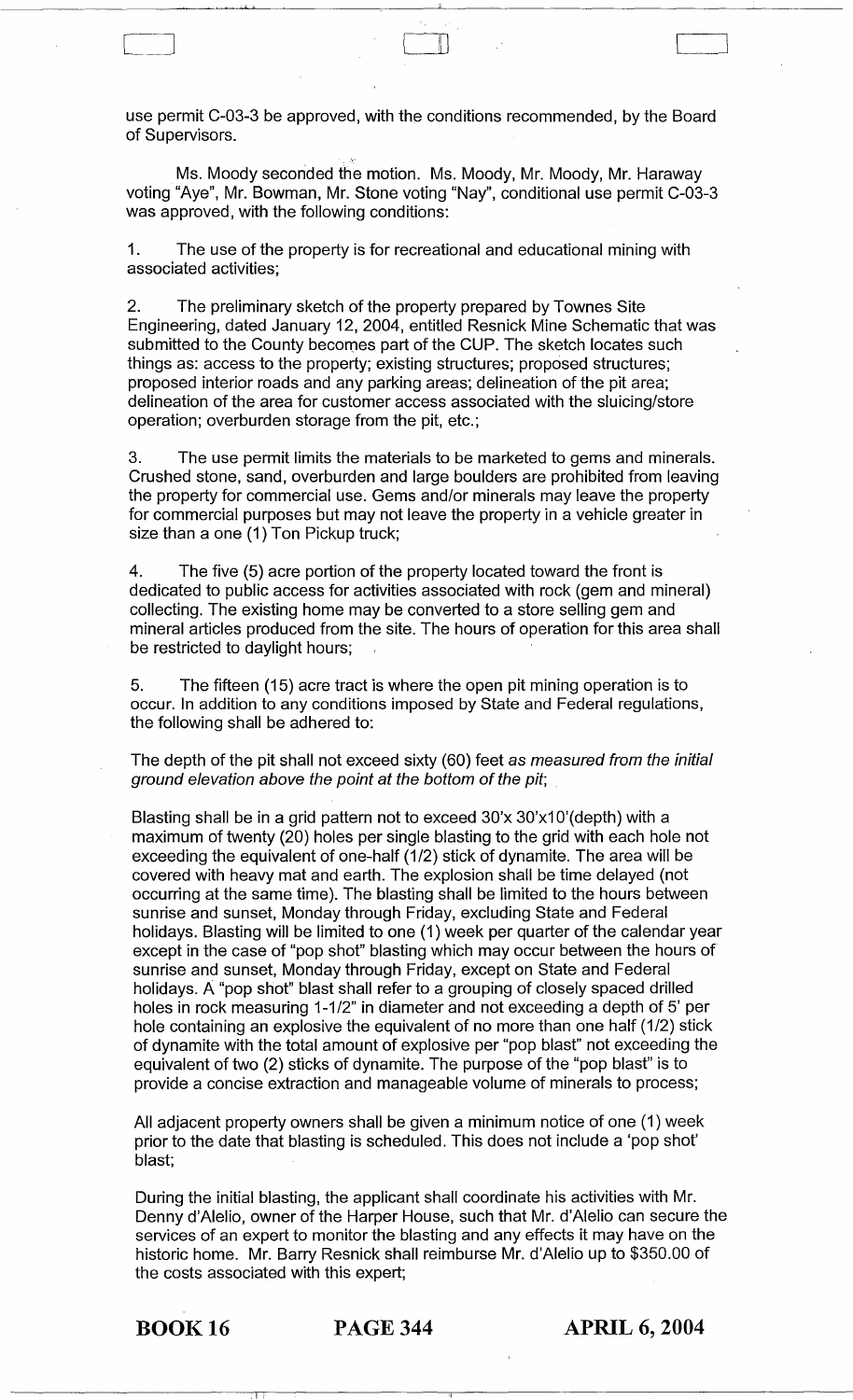If a jaw crusher is needed, it shall be limited to a maximum size of  $26" \times 40"$ . Crushing operations shall be restricted to one week per quarter of the calendar year and shall run concurrent with the week of blasting. The crushing operation will be conducted between sunrise and sunset, Monday through Friday, excluding State and Federal holidays. In order to control dust, the crusher shall use a water suppression system;

No secondary breakage will be allowed except by the jaw crusher; and

Upon reaching a depth of ten (10) feet, the pit area shall be secured by a woven wire, five (5) feet in height, with a strand of barbed wire on top to preclude anyone from venturing too close to the pit;

6. Any areas on the subject property in which public access is permitted and which is in close proximity to an adjacent property owner shall have a woven wire fence, five (5) feet in height, with a strand of barbed wire on top erected near the property line to inhibit trespassing; and

7. All Federal and State permits must be obtained and filed with the Planning Department prior to the mining operation commencing.

8. Due to the proximity of Mr. d'Alelio's potable water deep well, Mr. Resnick shall make all reasonable attempts to coordinate with Mr. d'Alelio to establish the depth, quality and flow of water from the existing deep well. In the event the quality and/or flow of the water should decrease, Mr. Resnick shall investigate the cause of the problem. If Mr. d'Alelio wishes to participate in the investigation, he may do so. If it is determined that the well was adversely impacted by Mr. Resnick's mining operation, then Mr. Resnick shall be responsible for providing Mr. d'Alelio with a new well delivering an equal or greater quality and flow of potable water.

# **INRE: RECESS**

The Chair called for a recess at 8:59 P.M. The meeting reconvened at 9:12 P.M.

# **INRE: CONVEYANCE OF EASEMENTS TO SOUTHSIDE ELECTRIC & DOMINION VIRGINIA POWER FOR CELL TOWERS**

This being the time and place as advertised in the Monitor on March 24, 2004 and March 31, 2004, for the Board of Supervisors of Dinwiddie County, Virginia to conduct a Public Hearing to solicit public comment on the following matter:

- (1) The proposed conveyance of an easement to Southside Electric Cooperative across property owned by Dinwiddie County near the landfill at 10817 Wheeler's Pond Road, which property and easement are described and shown on a plat of survey by Tim Payne dated March 16, 2003; and
- (2) The proposed conveyance of an ingress and egress easement to Dominion Virginia Power across real property owned by Dinwiddie County located behind the fire station at 18407 Boydton Plank Road, which property and easement are described and shown on a plat of survey dated January 28, 2004 by D. Faison.

The County Administrator commented that easements across property owned by the County needed to be conveyed to Southside Electric Cooperative, near the landfill at 10817 Wheeler's Pond Road and Dominion Virginia Power, behind the fire station at 18407 Boydton Plank Road, to allow them to install power lines to the cell towers being built for the Communications Center Dispatch System.

BOOK 16 PAGE 345 **APRIL 6, 2004**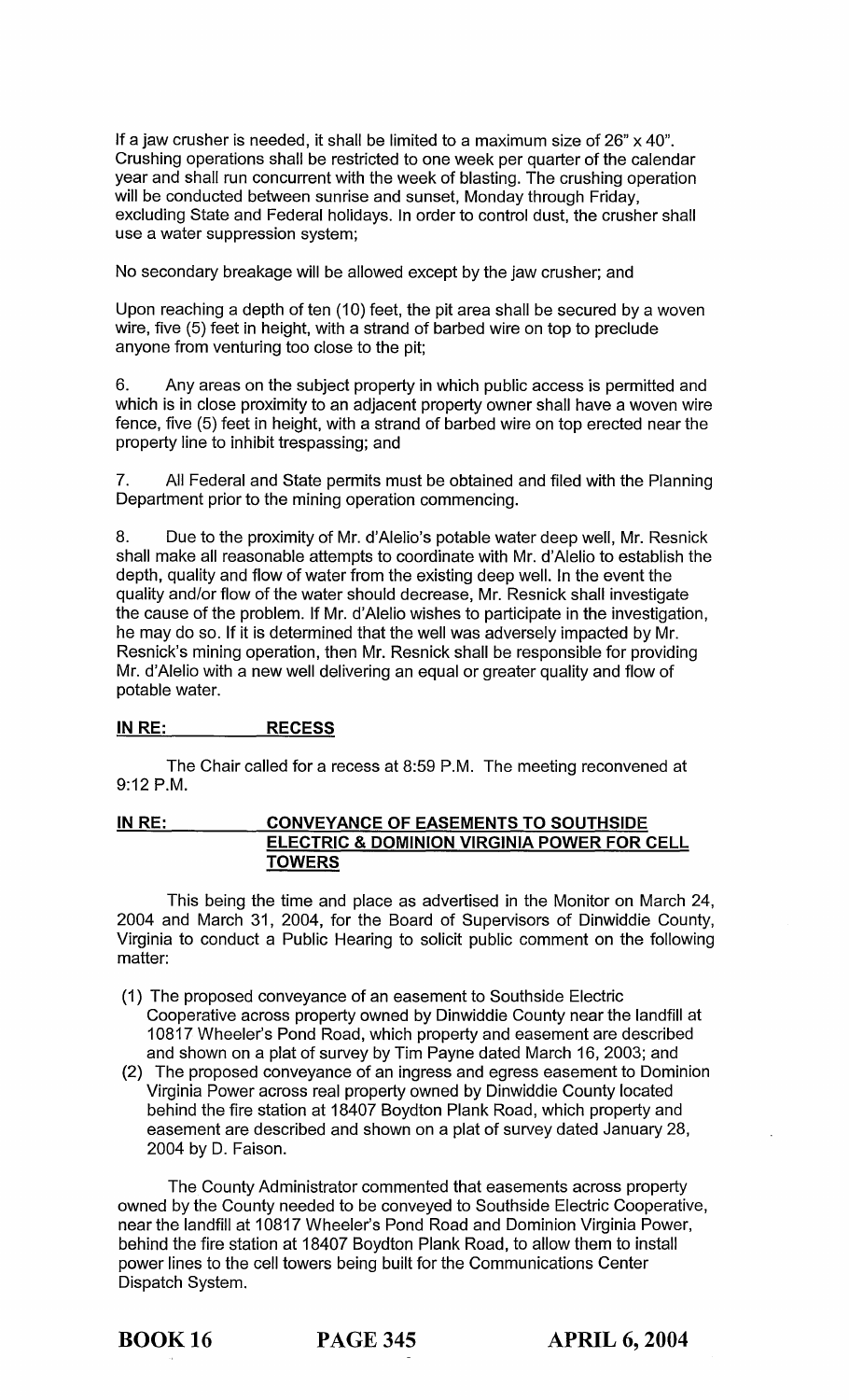Mr. Haraway opened the public hearing for comments. No one spoke in opposition to/or in support of the conveyance of the easements. The Chairman closed the public hearing.

 $\mathbb L$ 

Upon Motion of Mr. Moody, Seconded by Mr. Bowman, Mr. Stone, Ms. Moody, Mr. Bowman, Mr. Moody, Mr. Haraway voting "Aye",

BE IT RESOLVED by the Board of Supervisors of Dinwiddie County, Virginia authorization is granted for the County Administrator to sign easement agreements with Southside Electric Cooperative, at 10817 Wheeler's Pond Road, and Dominion Virginia Power, at 18407 Boydton Plank Road, for ingress and egress on property owned by Dinwiddie County.

#### **IN RE: CITIZEN COMMENTS**

• .1 l.

Mr. Haraway asked the Deputy Clerk if there were any citizens signed up to speak or present who wished to address the Board during this portion of the meeting.

1. Davis Dudley - 25907 Smith Grove Road, Petersburg, Virginia - stated he had attended several High Speed Rail meetings and he had not seen any of the Board members there. He said the Board needed to let them know that the County does not want it in the County.

- 2. Michael Bratschi 23500 Cutbank Road, McKenney, Virginia applauded Mr. Stone and Mr. Bowman for not voting for the conditional use permit for the recreational mining because the people in that area did not want it in their district. He commented he was disappointed that there was not more representation by the Board at the Town Hall Meeting held by Delegate Bland for the 63<sup>rd</sup> District in Petersburg to discuss the State's budget. He asked why the County was giving refunds to Chaparral Steel in an amount of \$1.9 million dollar.
- 3. Eva Bratschi- 23500 Cutbank Road, McKenney, Virginia commented she did not agree with the Board moving the citizen comment period for the first meeting to the end of the agenda. She stated she did not appreciate the fact that Mr. Moody was reading from statements prepared for him by the county attorneys, he should vote his own conscience. Mr. Moody stated the only notes he had were the ones he wrote during the meeting for his information.
- 4. Geri Barefoot 7411 Frontage Road, Petersburg, Virginia commented the Board voted to adopt. the Biosolids Ordinance on December 2, 2003 to become effective on February 1, 2004 and to date the County has not hired a monitor to oversee the application of the biosolids. She said the County has been illegally permitting the application since February. Mr. Moody responded that anyone on staff can monitor the applications and the State will reimburse the County for their time if it is submitted. Continuing, he said the Planner and the Code Enforcement Officer have been doing some of the inspections.

#### **INRE: CENTRAL VIRGINIA FILM OFFICE UPDATE - KEN ROY**

Mr. Ken Roy, Executive Director, gave a brief update for the Central Virginia Film Office. The highlights were:

The CVFO localities, which comprise the region and provide financial assistance; The Industry in 2003;

CVFO Activities 2003-2004;

Included participation of the following films: Gods and Generals; Cold Mountain; Line of Fire; Spymaster - British Reality Show;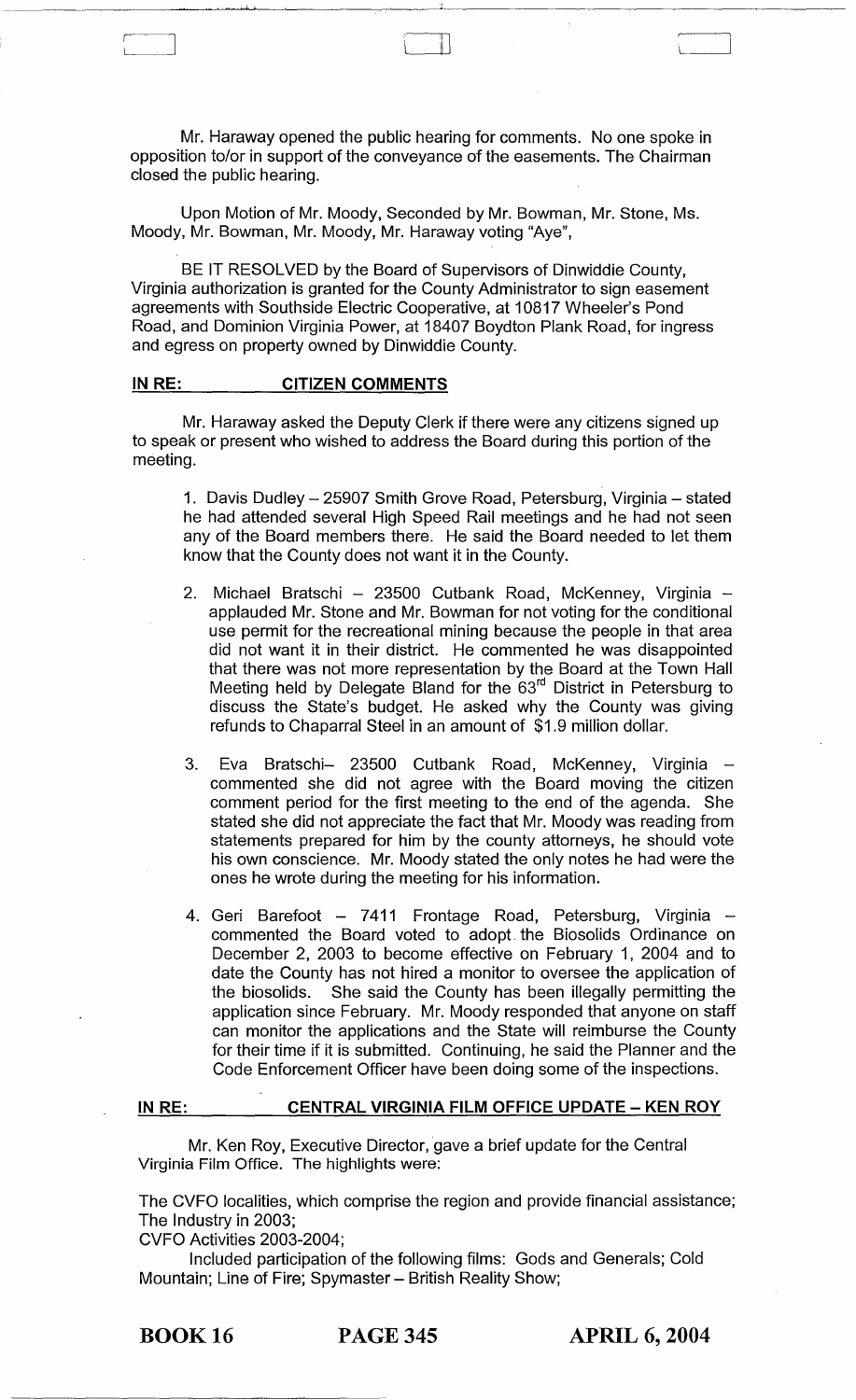New Millennium Studios - Announced a deal with TV One to provide:

Three made-for TV movies Three entertainment series

Three non-fiction series

#### Produced at NMS -

American Legacy; Cowboys of Color International Rodeo; Gospel Challenge; Donna Richardson, Mind, Body and Spirit

#### The Future

Price Waterhouse Coopers -

Global entertainment and media spending

Filmed entertainment spending in North America  $-7.2\%$  growth rate Filmed entertainment spending in United States  $-6.7%$  annual rate By 2010, virtually all entertainment and media will be in digital Format

The broadband universe unprecedented expansion  $-$  nearing 30% annual growth

U.S. broadcast and cable TV advertising will grow at a 5.7% average annual rate

# The Bottom Line

The entertainment Industry is a continued growth industry Entertainment Industry continues to be US' largest export Export is on going Indigenous stability crucial Training future workforce critical

# 2004 and Beyond

The continued growth of New Millennium Studios, coupled with the efforts of the Central Virginia Film Office, is injecting tens-of thousands of dollars into the Regional economy each year.

Continued cooperation and financial support from the Region's municipalities and the private sector in supporting New Millennium's and the CVFO efforts will amplify and expand this growth through the entire region.

Mr. Roy thanked the Board for their strong support and for allowing the County Administrator to serve on the Central Virginia Film Office Board.

## IN RE: APPOINTMENT - VERNITA ELLIS PERRY - JOHN TYLER COMMUNITY COLLEGE BOARD

Upon Motion of Mr. Stone, Seconded by Mr. Moody, Mr. Stone, Mrs. Moody, Mr. Bowman, Mr. Moody, Mr. Haraway voting "Aye",

BE IT RESOLVED by the Board of Supervisors of Dinwiddie County, Virginia that Ms. Vernita Ellis Perry is hereby appointed to serve on the John Tyler Community College Board to fill the unexpired term of Ms. Sarah Clarke Gunn for a term ending June 30,2007.

# IN RE: BUILDING AND GROUNDS DIRECTOR -**MAINTENANCE OF GROUNDS - BID RESULTS AND** AUTHORIZATION TO PROCEED

Mr. Jones stated eight bids have been received for maintenance of grounds from the following:

| <b>Company Name</b>          | Total | Monthly      |
|------------------------------|-------|--------------|
| <b>Owner Name</b>            |       |              |
| <b>Address &amp; Phone #</b> |       | Installments |

PAGE 346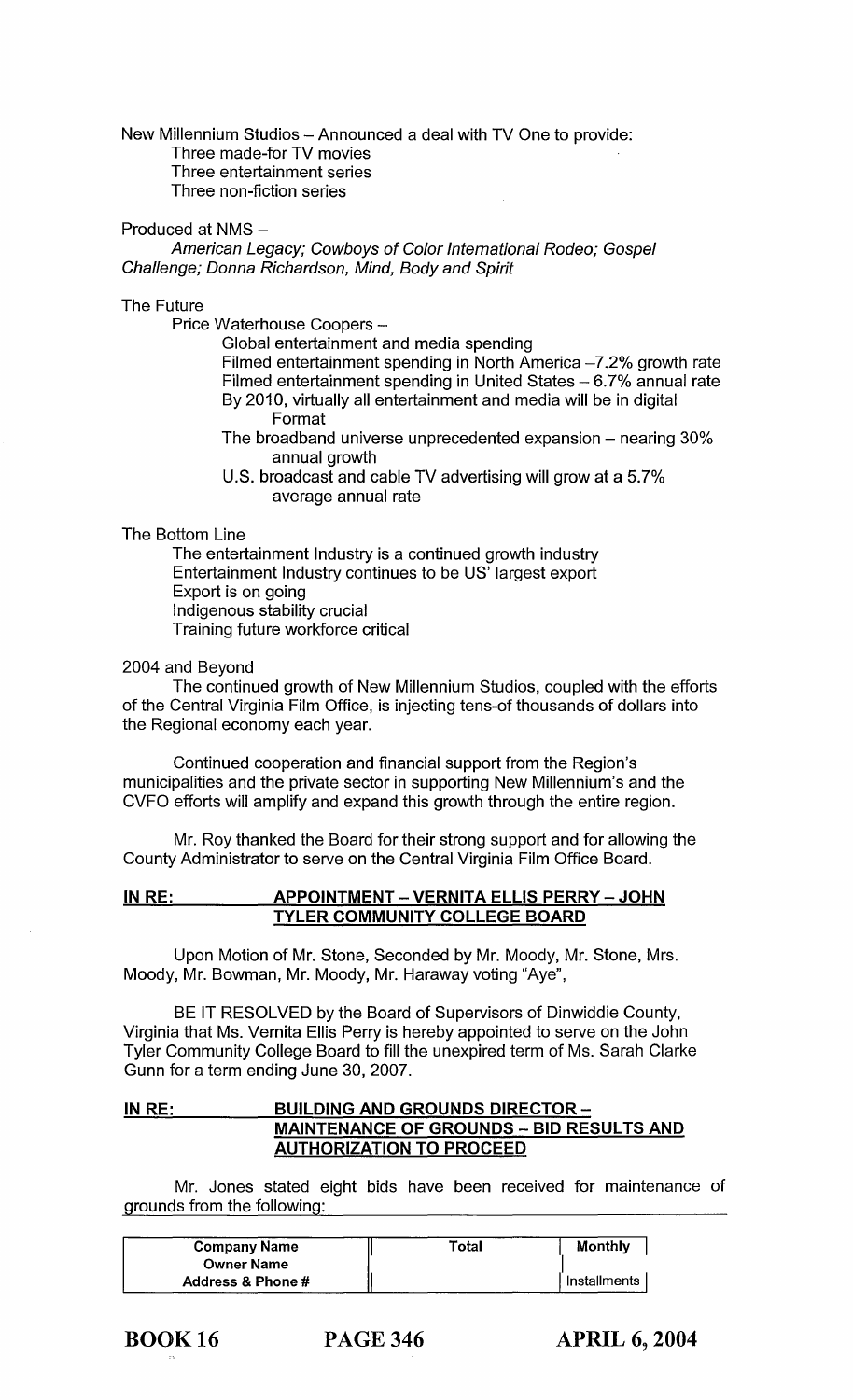| A Lawn Beautician<br>109 Terminal Street<br>Hopewell, VA 23860<br>Jerry Lang<br>804-452-4330                            | 32,987.36                                         | 2748.95  |
|-------------------------------------------------------------------------------------------------------------------------|---------------------------------------------------|----------|
| Virginia Landscapers<br>904 Yorkshire Road<br>Colonial Heights, VA 23834<br>Alan Kirks<br>804-640-4586                  | 45,480.00                                         | 3790.00  |
| Four Seasons Lawn Care/Landscaping<br>11750 Dance Drive<br>Dinwiddie, VA 23841<br><b>Chris Ruddick</b><br>804-469-7755  | 23,110.00<br>cost of<br>materials<br>not included | 1925.83  |
| <b>BW's Lawn Service</b><br>15202 Scotts Road<br>DeWitt, VA 23840<br>Carl (Skip) Wajick<br>804-469-4113                 | 19,954.31                                         | 1662.86  |
| Doug's Lawn Care<br>P.O. Box 416<br>Dinwiddie, VA 23841<br>Douglas Brown<br>804-469-7812                                | 31,647.00                                         | 2,637.25 |
| Loperl's Lawn Care<br>13506 Orchard Leaf Place<br>Chester, VA 23836<br>Norris Loperl<br>804-530-7665                    | 41,915.00                                         | 3492.92  |
| Virginia Lawn & Landscaping<br>P.O. Box 1221<br>Hopewell, VA 23860<br>Peggy Akins<br>804-733-7225                       | 23,244.00                                         | 1937.00  |
| Joyce's Maintenance Concepts, Inc.<br>709 East Poythress Street<br>Hopewell, VA 23860<br>Joyce Williams<br>804-458-0070 | 25,317.00                                         | 2109.75  |

I I.

Mr. Jones commented that he and Ms. Ralph, reviewed the bids and he recommended we accept the low bid from BW's Lawn Service.

Upon Motion of Mr. Moody, Seconded by Mr. Stone, Mr. Stone, Ms. Moody, Mr. Bowman, Mr. Moody, Mr. Haraway voting "Aye",

BE IT RESOLVED by the Board of Supervisors of Dinwiddie County, Virginia that authorization is granted for Administration to accept the low bid from

BOOK 16 PAGE 346 **APRIL 6, 2004**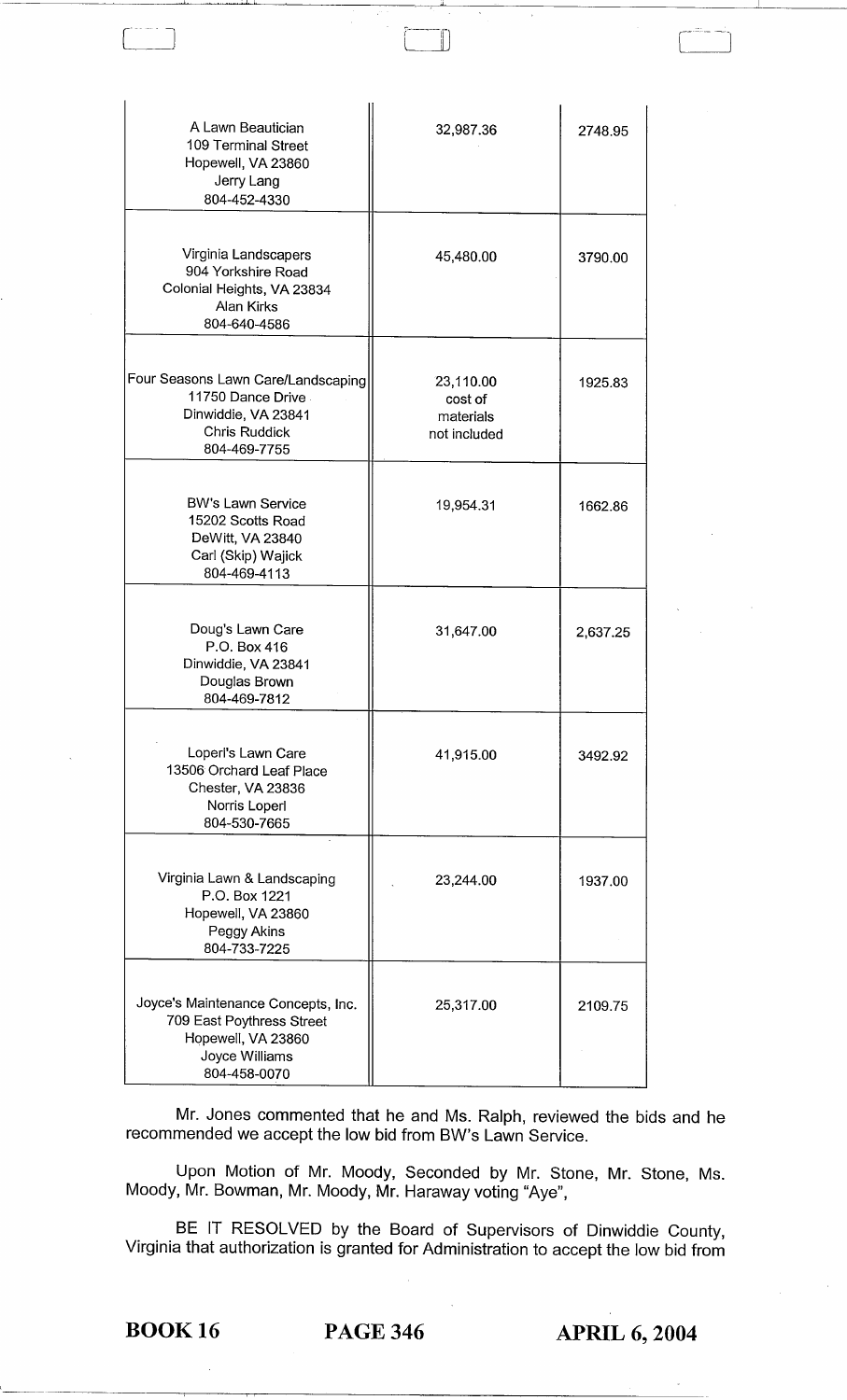BW's Lawn Service and enter into a one-year renewable contract at a base bid price of \$19,954.31.

# INRE: **AUTHORIZATION FOR ADDITIONAL FUNDING** FOR **COMMONWEALTH ATTORNEY**

The County Administrator stated the Commonwealth Attorney had met with her and discussed the need for an assistant commonwealth attorney to help staff his office. The budget was cut 11% by the State last year. At this time he feels \$6,000 would take care of an assistant until July 1 , 2004 to assist him with his workload. Mrs. Ralph commented there is \$20,000 in the forfeited assets fund, which could be used to recruit an office assistant if the Board so desired. She stated proper records would have to be kept and he is already authorized to use the funds. She recommended that the Board 1) Authorize funding up to \$6,000 for the Commonwealth Attorney to hire an Assistant Commonwealth Attorney prior to July 1, 2004; 2) Funding using the Forfeited Assets funds for an office assistant.

Upon Motion of Mr. Bowman, Seconded by Mr. Stone, Mr. Stone, Ms. Moody, Mr. Bowman, Mr. Moody, Mr. Haraway voting "Aye",

BE IT RESOLVED that the Board of Supervisors of Dinwiddie County, Virginia approved the recommendation of the County Administrator as follows: 1) Authorized funding up to \$6,000 for the Commonwealth Attorney to hire an

Assistant Commonwealth Attorney prior to July 1, 2004; and approved 2) Funding using the Forfeited Assets funds for an office assistant.

#### **IN RE: HIGH GROWTH COALITION FY 2005 CONTRIBUTION**

The County Administrator commented that the high Growth Coalition has contacted us about our continued involvement in the Coalition. The fee will be \$750, which basically covers the expenses for Roger Wiley, the attorney that handles the work for this group. Mr. Moody commented that the contributions from each member locality are based on a formula that combines a per capita payment basis with a minimum payment cap. The minimum contribution of a member locality is \$750, which is far less than Chesterfield and some of the northern counties. He stated the coalition is growing and lobbying is very important to the counties and he felt it was a good investment for the County.

Upon Motion of Mr. Moody, Seconded by Mr. Bowman, Mr. Stone, Ms. Moody, Mr. Bowman, Mr. Moody, Mr. Haraway voting "Aye",

BE IT RESOLVED by the Board of Supervisors of Dinwiddie County, Virginia that the contribution to the High Growth Coalition of \$750 was approved.

# **IN** RE: **COUNTY ADMINISTRATOR COMMENTS**

- 1) The County Administrator stated the Board would need to adjourn the meeting tonight and continue to April 14, 2004 - from  $1:00 - 6:00$  P.M. to tour the County with the Planning Department, School Board and Board. The Board would then have a meal from 6:00 to 7:00 P.M. then continue to work with the School Board on their School Capital Improvement Program.
- 2) Mrs. Ralph commented she had provided the Board with the changes discussed in the workshop in the "Draft" Proposed Budget in their packets. She asked them to let her know right away if they wanted to make any changes. Continuing she said the budget ad has to be sent in to the newspapers by Thursday in order to have the public hearing en the  $20<sup>th</sup>$  for the FY04-05 budget.
- 3) The County Administrator informed the Board that the Appomattox River Soil & Water Conservation District provided two invitations to them, which was hand delivered today. Unfortunately, both events are

BOOK 16 PAGE 347 **APRIL 6, 2004**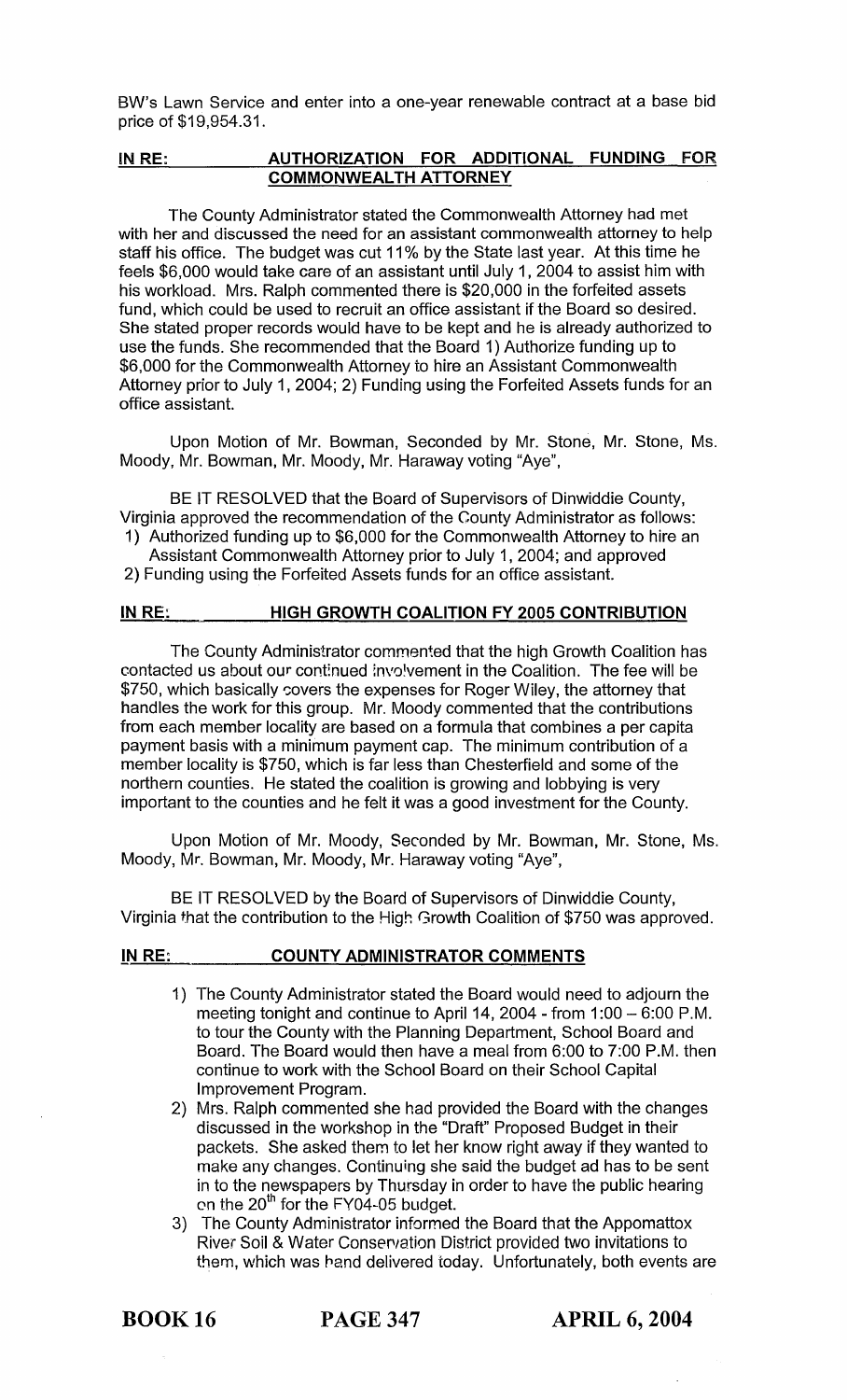scheduled on Board meeting days. The Appomattox Earth and Farm day is scheduled for April 14"' and the Area VI Envirothon is set for April 20, 2004.

 $\begin{array}{c} \hline \end{array}$ 

- 4) Mrs. Ralph asked the Board whether or not they wanted Administration to purchase colored County decal seals for the identification of the vehicles at a cost of \$18 each; or to purchase one with a white background with a solid dark green circle, which she provided as a "sample" at a cost of \$9 each. After a lengthy discussion the Board agreed that the color seal, which has been used in the past, should continue to be purchased. Mr. Stone volunteered to check with a vendor he knew to see if he could get a lower price on the seals.
- 5) The County Administrator commented that Mr. Mike Chandler, the facilitator for the workshop on growth issues is available for May 5 and May 19, 24, 25, 26 or  $27<sup>th</sup>$ . She stated Mr. Chandler suggested starting at 4:00 P.M., break for 30 minutes for dinner at 6:00 P.M. and adjourn at  $8:00$  P.M.  $-$  which is a four-hour workshop. She said she felt it should be scheduled as soon as possible since the County has some pressing growth issues to address. She informed the Board that Phyllis Katz, the County Attorney would be working with Mr. Chandler to provide guidance on what controls the County can legally put into place and the repercussions. Mr. Haraway informed the Board that on May  $19<sup>th</sup>$  they were going to be invited to the annual Crater meeting at the Country Club so that date wouldn't be good. Mrs. Ralph commented she would check with Mr. Chandler to see if May 5<sup>th</sup> would be suitable.

#### **IN RE:** BOARD MEMBER COMMENTS

 $\Box$ 

! 10

Mr. Moody commented one of our funding options that was presented by the financial analysis was the public/private lenders for the funding of the school projects. However, Davenport did not think too highly of it; but he said he had received a lot of emails' regarding that option and he felt it should be investigated. He said the designs of the new schools should integrate energy savings features to save money also.

He stated he spoke with Mr. Resnick after the public hearing and he agreed to write the Board a letter to give the adjacent landowners the same guarantee on their wells. If adversely impacted by the mining operation, then Mr. Resnick shall be responsible for providing them with a new well delivering an equal or greater quality and flow of potable water.

He said he got the email about getting the Board packet on CD's and if the letterhead was removed it would save a lot of memory, if it is emailed. The Deputy Clerk replied that was a trial to see if it could be emailed efficiently; but in the future it would be put on a CD for the Board.

He also commented to the public "don't believe everything you read in the newspapers. Many times people are misquoted and on numerous occasions the County has tried to rebut what was in the paper but it did not get put in. The pen is a powerful thing but sometimes it is not fair; it doesn't really represent what is going on.

Mr. Moody stated Mr. Ken Roy was a prime example of a gentleman that would be beneficial to the citizens, if he had been put further up on the agenda; but since he had to wait until after Citizen's Comments a lot of people left. In the future they should be put at the beginning of the agenda. He commented he felt it was a good thing that the Board did by changing the agenda to have one at the beginning of the meeting and the other at the end of the agenda. Mr. Haraway stated he agreed and in the future the Board may want to have presentations similar to his before Citizen's Comments. Mr. Moody said the Board needed to be fair on both sides.

BOOK 16 PAGE 347 **APRIL 6, 2004**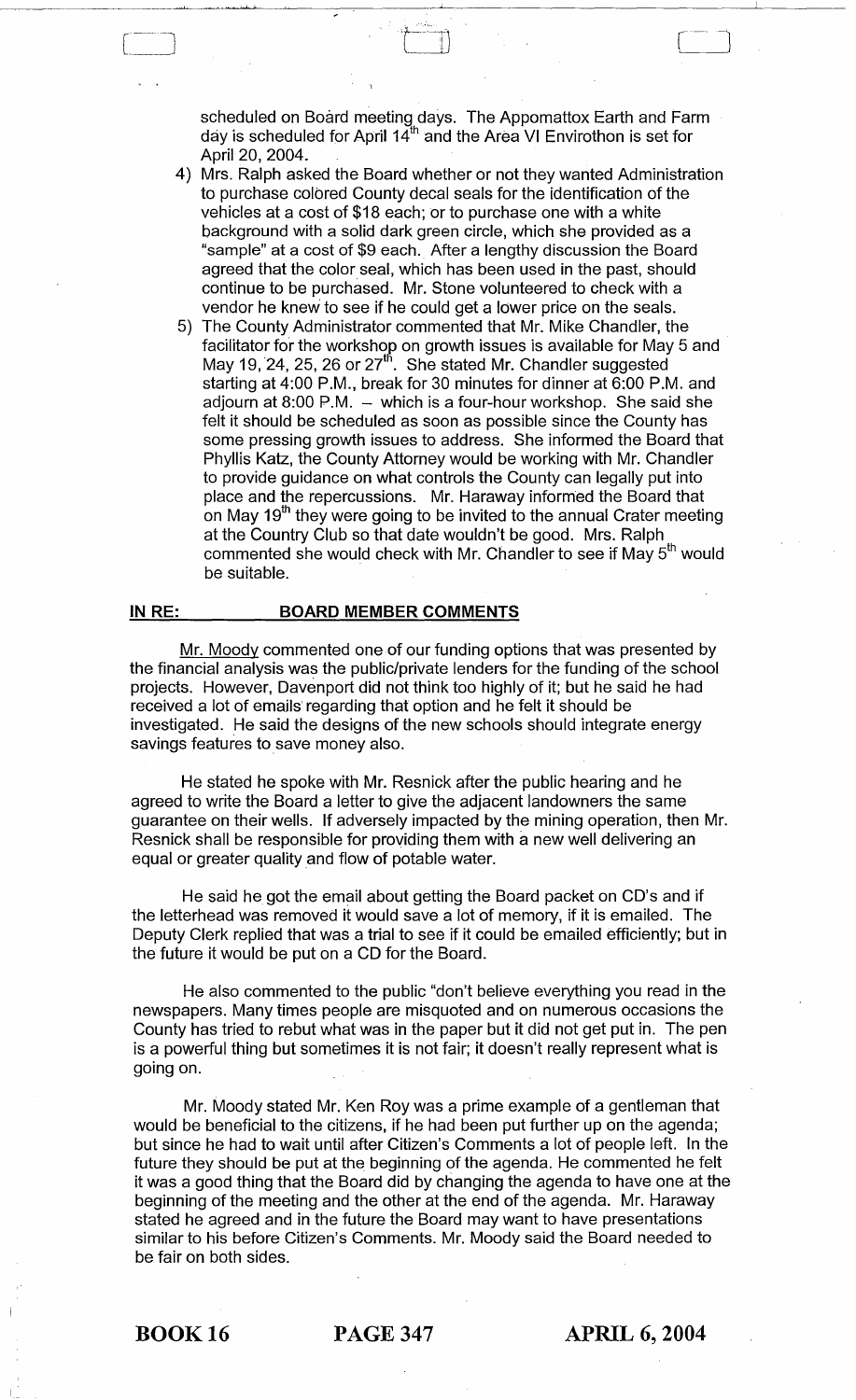Continuing he commented he was concerned about people that move into the County who purchase animals, such as horses, thinking they can feed them on grass on a very small parcel of land. Once the grass is gone it not only causes a problem with the animals it is also environmental issue. He said he felt the Planning Department should get involved and investigate because of the environmental issues.

Ms. Moody stated she felt a new Animal Shelter should be built in the near future in a more conspicuous location, maybe on a main road, so citizens could see it, which might help with animal adoptions. She also commented that there are a lot of children in the Administration Building doing community service work. She asked if some of them could be sent to help clean the animal shelter.

Mr. Bowman asked what the May  $5<sup>th</sup>$  workshop would be covering? The County Administrator replied that Mr. Chandler would be providing a broad overview of how to deal with the growth issues in the County to the Board and Planning Commission. He suggested inviting the School Board. He commented there were a lot of pictures taken at the Swearing in Ceremony and requested that the proofs be made available to the Board and Constitutional Officers so they could get copies. The County Administrator replied she would check on them.

Mr. Stone commented he received a letter from Mr. Hunter Smith from Smith-Packet and the public hearing on the nursing home is going to be held on April  $20<sup>th</sup>$ , which is a Board meeting day. He said he felt there should be a representative from the County at the meeting and suggested that the Assistant County Administrator go to support them. He stated he spent a lot of time and effort talking to the citizens on the issues involved in the public hearing for the mining request tonight and the responses was a  $2\frac{1}{2}$  ratio who opposed it compared to 1 who supported it. He invited all of the Board members to his District 5 Town meeting which has been changed from April 19<sup>th</sup> to April 26<sup>th</sup> from 7:00 to 9:00 P.M. due to a revival at his Church. He also encouraged the Board to continue talking with their School Board member and possibly to invite their Planning Commissioner to join them for their lunch meeting. He reminded the Board that the Planning Commission is looking for guidance from them on any issues they might have. He requested that they contact Mrs. Ralph with their concerns by April  $14<sup>th</sup>$  in time for the Planning Commission meeting.

# IN RE: CLOSED SESSION

Mr. Moody stated I move to close this meeting in order to discuss matters exempt under section:

## §2.2-3711 A. 1 - Personnel matters - Environmental Tech; Zoning Administrator; Commonwealth Attorney; County Administrator; and **Appointments** §2.2-3711 A. 3 – Acquisition of Real Property

Mr. Bowman seconded the motion. Mr. Stone, Mrs. Moody, Mr. Bowman, Mr. Moody, Mr. Haraway, voting "Aye", the Board moved into the Closed Meeting at 10:13 P.M.

The meeting reconvened into Open Session in the Board Meeting Room at 12:06 P.M.

#### IN RE: CERTIFICATION

Whereas, this Board convened in a closed meeting under: §2.2-3711 A. 1 - Personnel matters - Environmental Tech; Zoning Administrator; Commonwealth Attorney; County Administrator; and **Appointments** §2.2-3711 A. 3 – Acquisition of Real Property

BOOK 16 PAGE 348 APRIL 6, 2004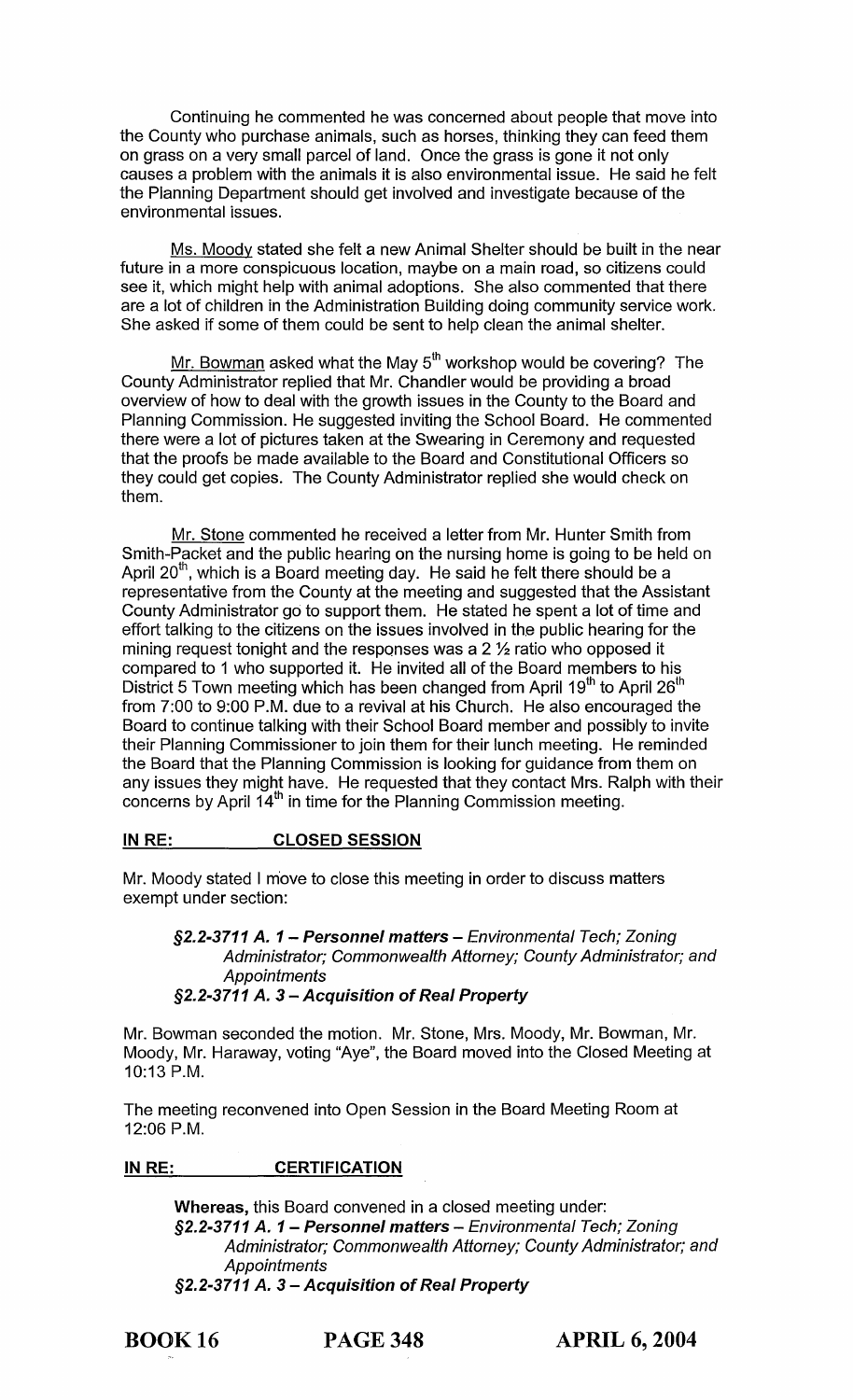And whereas, no member has made a statement that there was a departure from the lawful purpose of such closed, meeting or the matters identified in the motion were discussed.

 $\Box$ 

\_.\_--' ... -.:......,

, . .

Now be it certified, that only those matters as were identified in the motion were heard, discussed or considered in the meeting.

Upon motion of Mr. Moody, Seconded by Mr. Bowman, Mr. Stone, Ms. Moody, Mr. Bowman, Mr. Moody, Mr. Haraway, voting "Aye", this Certification Resolution was adopted.

# IN RE: ADOPTION OF RESOLUTION FOR MR. GILBERT WOOD

Upon motion of Mr. Moody, Seconded by Mr. Bowman, Mr. Stone, Ms. Moody, Mr. Bowman, Mr. Moody, Mr. Haraway, voting "Aye", the Resolution of appreciation for Mr. Gilbert Wood was adopted.

#### IN RE: APPOINTMENT - DINWIDDIE COUNTY AIRPORT **AUTHORITY - MR. CHRIS TAVANNIER**

Upon motion of Mr. Moody, Seconded by Mr. Bowman, Mr. Stone, Ms. Moody, Mr. Bowman, Mr. Moody, Mr. Haraway, voting "Aye",

BE IT RESOLVED by the Board of Supervisors of Dinwiddie County, Virginia that Mr. Chris Tavennier is hereby appointed to fill the unexpired term of Mr. Donald Hannon on the Dinwiddie County Airport Authority, term expiring January 31, 2007.

## IN RE: AUTHORIZATION TO ISSUE CHECK FOR OPTION AGREEMENT ON INDUSTRIAL SITE

Upon motion of Mr. Moody, Seconded by Mr. Bowman, Mr. Stone, Ms. Moody, Mr. Bowman, Mr. Moody, Mr. Haraway, voting "Aye", Administration was authorized to execute and issue a check for an option agreement for a p'roposed . industrial site in the amount of \$20,000.

IN RE:

. 1.

 $\begin{matrix} \begin{matrix} \end{matrix} \end{matrix}$ 

# INFORMATION IN BOARD PACKET OR DISTRIBUTED

A thank you note to Marie Grant from a citizen regarding the Community workers assistance in helping pick up litter on their road.

IN RE: ADJOURNMENT

Upon Motion of Mr. Stone, Seconded by Mr. Bowman, Mr. Stone, Ms. Moody, Mr. Bowman, Mr. Moody, Mr. Haraway voting "Aye", the meeting adjourned at 12:11 A.M. to be continued until 1:00 P.M. on Wednesday, April 14, 2004 for a tour of the County with the' Planning Commission and School Board.

forset & Haranny

Donald L. Haraway, Chairnan

ATTEST: *Lifendy UJ UD*<br>Wendy Weber Ralph

County Administrator

labr

**BOOK 16 PAGE 348 APRIL 6, 2004** 

-~~-'1f'l"T-<..,..,.........-...,.c,----..,......---